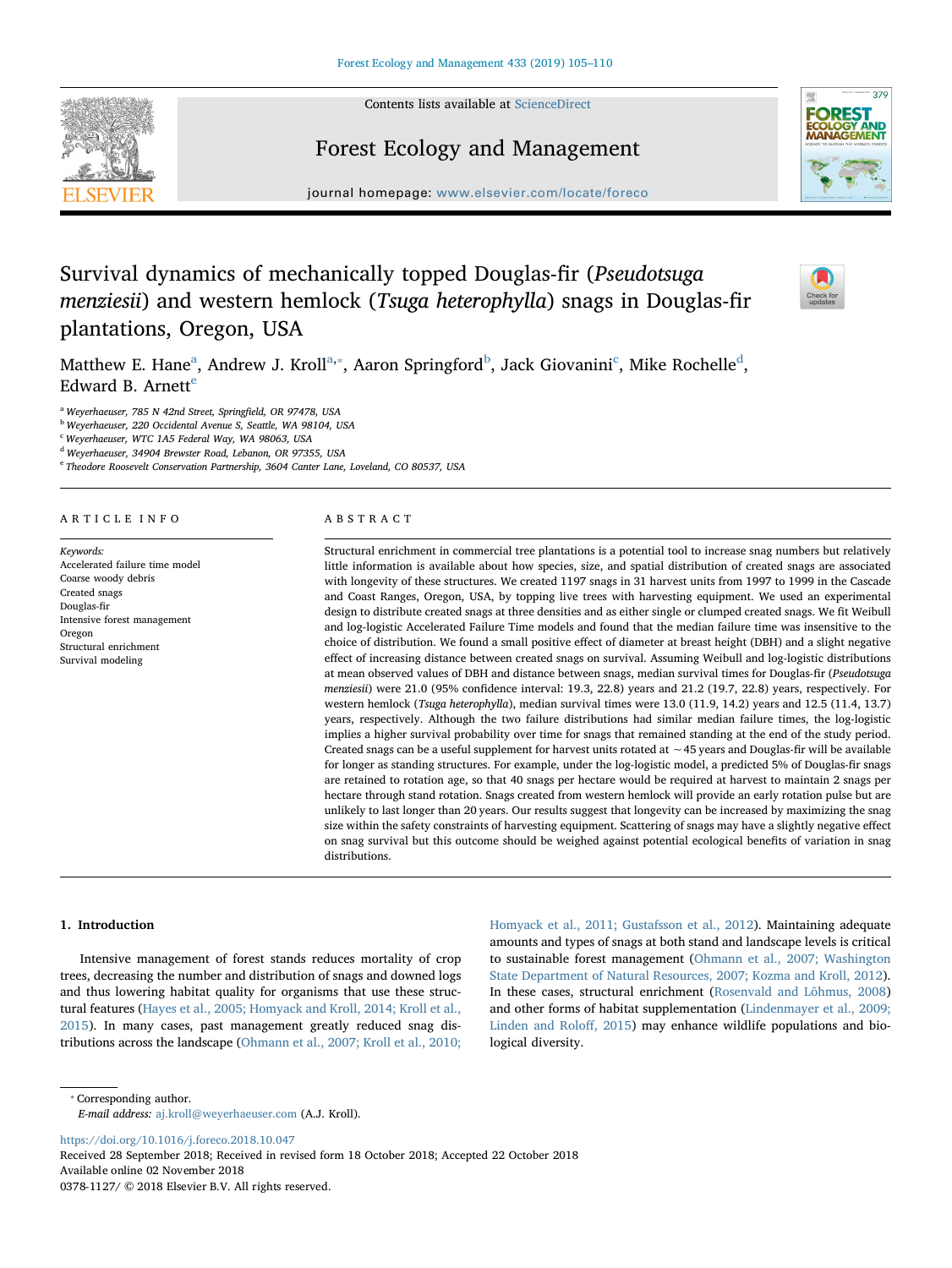Evaluation of different methods of topping live trees has determined survival is associated with snag attributes (including species), causes of mortality (mechanical topping, chemicals, or girdling), and landscape factors including topography and aspect [\(Cline et al., 1980; Morrison](#page-5-4) [and Raphael, 1993; Angers et al., 2010\)](#page-5-4). Similarly, ecological responses to structural enrichment can vary based on many of the same factors ([Kroll et al., 2012b; Otto et al., 2013\)](#page-5-5). For example, creation of high stumps in Scandinavia was found to be an effective habitat compensation tool for many species that respond negatively to dead wood harvesting [\(Lindhe and Lindelöw, 2004; Ranius et al., 2014\)](#page-5-6) but a diversity of structural types and methods of creation were required for conservation across broad taxa groups [\(Gustafsson et al., 2010\)](#page-5-7). In the Pacific Northwest, USA, native avian species colonize artificially created snags and demonstrate nesting survival rates comparable to those from natural snags [\(Chambers et al., 1997; Brandeis et al., 2002; Hane](#page-5-8) [et al., 2012](#page-5-8)). However, [Barry et al. \(2018\)](#page-5-9) reported muted responses by avian populations two decades after snags were created by tree climbers using a chain-saw. Finally, most snags will become downed logs [\(Maser](#page-5-10) [and Trappe, 1984\)](#page-5-10) and relatively few studies follow tree fates from snag creation through log disintegration. As a result, forest managers would benefit from additional information about regional effectiveness of specific structural enrichment practices including spatial distribution of snags within harvested areas.

Earlier research documented wildlife responses to created snags in the short term (∼10 years post-harvest; [Kroll et al., 2012a](#page-5-11)). We build on previous studies of snag creation to develop a survival model based on physical characteristics of individual snags and experimental treatments to predict the proportion of created snags available long-term for wildlife use. We used an Accelerated Failure Time (AFT) with frailty model to determine whether survival rates of Douglas-fir (Pseudotsuga menziesii) and western hemlock (Tsuga heterophylla) snags varied by species, diameter at breast height (DBH), and inter-snag distance. We predicted survival time at two points of biological interest: the age at which the live canopy overtops the snags (23 years) and stand age at next harvest (45 years). In areas where snag numbers are depleted, managers can apply this information to distribute beneficial structures throughout the stand rotation.

## 2. Material and methods

Snag creation occurred from 1997 to 1999 on intensively managed forest owned by Weyerhaeuser near Cottage Grove, OR, USA (Fig. S1). The study area occurred in the Western Cascades Physiographic Province and was characterized by a maritime climate with wet, mild winters and cool, dry summers [\(Franklin and Dyrness, 1988](#page-5-12)). Elevations ranged from 180 to 1375 m. Second-growth Douglas-fir dominated the stands, with lesser components of western hemlock and western red-cedar (Thuja plicata).

Since the 1960s, these forests have been managed primarily for wood production by planting of nursery-grown seedlings, fertilization, control of competing deciduous vegetation, precommercial and commercial thinning, and clearcutting on 45–60 year rotations [\(Talbert and](#page-5-13) [Marshall, 2005\)](#page-5-13). At the landscape level, conifer forests were interspersed with riparian reserves and other inoperable areas, recent clearcuts, and small gaps associated with streams, topography, and roads.

We used a completely randomized design with a  $3 \times 2$  factorial treatment structure of snag density (3 levels: 0.5, 1 and 2 snags/ha) and distribution pattern (2 levels: scattered and clumped). A mechanical harvester extended to maximum height removed the top of the tree, leaving the bottom portion as the snag. We provided the operator with the treatment prescription and latitude to select trees as they saw fit. We created 1197 snags of varying height and diameter on 31 stands ([Table 1](#page-1-0)). Eight hundred and seventy-four snags were Douglas-fir (73%), 182 were western hemlock (15%), and the remainder were other conifers or hardwoods. The initial study phase included survival

#### <span id="page-1-0"></span>Table 1

Diameter at breast height (DBH; at 1.3 m), height, and distance from the created snag to the nearest other created snag for 874 Douglas-fir (Pseudotzuga menziesii) and 182 western hemlock (Tsuga heterophylla) created snags in 31 harvest units, Oregon, USA, 1997–2016.

| Variable     | Species         | Mean  | Range        | Distribution |
|--------------|-----------------|-------|--------------|--------------|
| DBH (cm)     | Douglas-fir     | 47.96 | $5.1 - 99.1$ |              |
|              | Western hemlock | 48.97 | 22.9-88.9    |              |
| Height $(m)$ | Douglas-fir     | 6.42  | $1.2 - 10.1$ |              |
|              | Western hemlock | 6.13  | $3.7 - 7.9$  |              |
| Distance (m) | Douglas-fir     | 24.31 | $0 - 374.5$  |              |
|              | Western hemlock | 21.54 | $0 - 160.2$  | na           |

monitoring through 2002 and here we provide additional descriptions of snag survival monitoring through 2016. Further details for the initial study design can be found in [Arnett et al. \(2010\).](#page-5-14) Information about wildlife use of created snags from this study is presented in [Arnett et al.](#page-5-14) [\(2010\) and Hane et al. \(2012\)](#page-5-14).

We sampled a random subset ( $n = 31$ ) of stands in 2007, all stands from 2008 to 2010, and a non-random sample of 10 stands in 2011–2013. Although the 2011–2013 subset was not selected randomly, survival analysis is robust to non-random selection so long as site selection is not predicated on any of the covariates ([Clark et al.,](#page-5-15) [2003\)](#page-5-15). We made a final count of snags across all units in 2016. All monitoring took place in late spring or early summer except in 2016 when monitoring continued through September. Seasonal risk of falling is greatest in the winter due to saturated soils and wind events; we assumed that snags surviving until late April were stable enough to last into the fall. We recorded species, height, and decay stage for each created snag. We recorded new heights for broken snags. If the new height was less than 1.4 m, the snag was considered down. We recorded leaning snags as standing until the majority of the bole was touching the ground at which point we considered the structure to be a downed log.

To model survival, we used the AFT model (an increasingly common alternative to the Cox Proportional Hazard (PH) model; [Wang et al.,](#page-5-16) [2015\)](#page-5-16). Unlike PH models, which assume a common hazard function across all subjects of interest, AFT models survival time directly and provides easily interpretable summary measures ([Bradburn et al.,](#page-5-17) [2003a\)](#page-5-17). The AFT covariate effects act multiplicatively on the location parameter of the failure time distribution, effectively 'speeding up or slowing down time'. Following [Parish et al \(2010\)](#page-5-18), we used the survival package [\(Therneau, 2015\)](#page-5-19) in R ([R Development Core Team, 2017\)](#page-5-20) to model the failure times of created snags as:

 $T_i \sim f_T(\mu_i, \sigma_T)$  $\log \mu_i = \beta_0 + \beta_1 I$  (Hemlock)<sub>*i*</sub> +  $\beta_2$ ·DBH<sub>*i*</sub> +  $\beta_3$ · $d_i^*$  +  $\alpha_{j:i \in J_j}$  $\alpha_j \sim f_a(\theta_a)$ 

where  $T_i$  is the failure time of snag *i*, and follows the distribution  $f_T$  with parameters scale  $\mu_i$  and shape  $\sigma_T$ ;  $\beta_0$ ,  $\beta_1$ ,  $\beta_2$ , and  $\beta_3$  are model coefficients;  $I($ *Hemlock* $)$ <sub>*i*</sub> = 1 if snag *i* is a hemlock and 0 if it is a Douglas-fir;  $DBH_i$  is diameter at breast height of snag *i*;  $d_i^*$  is distance to the nearest neighbor snag;  $J_i$  are indices of snags at site *j*; and  $\alpha_{i:i\in J_i}$  is the random effect (frailty) associated with site *j* where snag *i* is located, and follows the group (site)-level distribution  $f_a$  with parameter  $\theta_a$ . Random effects for each site (also known as shared frailties) are included to account for unmeasured site-level variation not captured by the covariates. If the variance of the frailty distribution is small, differences from site to site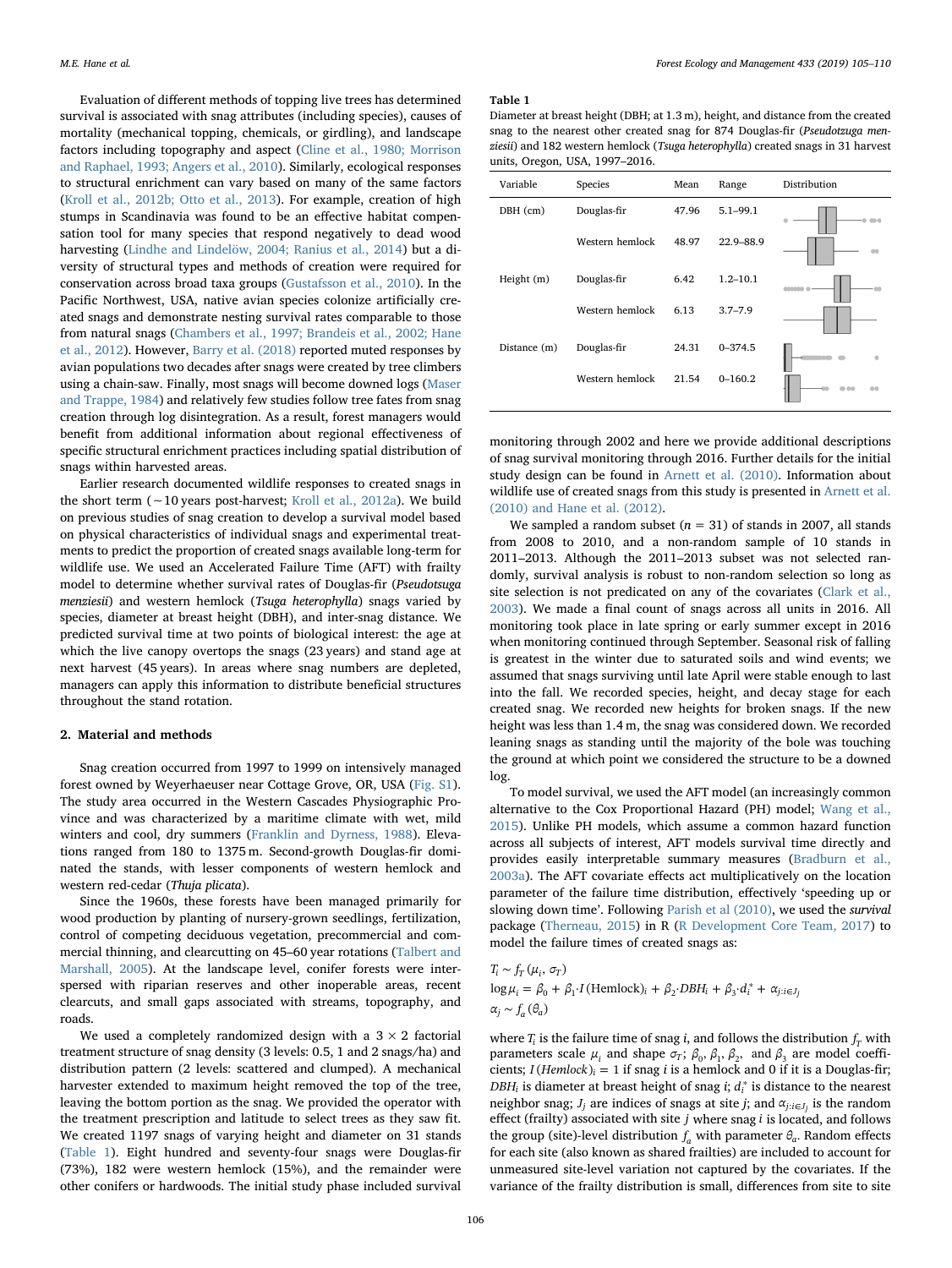are due primarily to measured covariates. Conversely, if the variance of the frailty distribution is large, unobserved factors vary between stands and have a large effect on the failure times. We assumed the site-level frailty distribution  $f_a$  is gamma for both models.

We considered the Weibull and the log-logistic families of distributions to model failure times. The Weibull is a popular and flexible family for modeling failure times in a variety of settings [\(Lawless,](#page-5-21) [2003\)](#page-5-21), including for modeling snag survival times [\(Parish et al., 2010](#page-5-18)). The hazard function is the instantaneous probability of failure given that a snag survived to a given time, and the Weibull is flexible as it can model increasing, constant, or decreasing hazards depending on the value of the shape parameter. For the Weibull distribution, a shape parameter less than one indicates a hazard decreasing monotonically over time, a shape parameter equal to one indicates a constant hazard, and a shape parameter greater than one indicates a monotonically increasing hazard. Similar to the Weibull, the log-logistic distribution has been applied widely ([Lawless, 2003](#page-5-21)). As an alternative to the lognormal distribution, the log-logistic distribution has simple expressions for both the survivor and hazard functions, even under censoring (Kalbfl[eisch and Prentice, 2002\)](#page-5-22). The log-logistic can imply a monotonically decreasing hazard function when the shape parameter is less than one, a monotonically increasing hazard function when the shape parameter is equal to one, and a hazard function that increases to a maximum and then decreases eventually to zero when the shape parameter is larger than one. These characteristics make the log-logistic an appropriate comparison to results obtained using the Weibull distribution.

Diagnostics for AFT fit are not well-defined ([Bradburn et al.,](#page-5-23) [2003b\)](#page-5-23). We used a graphical format to compare curves and conduct residual analysis as suggested by [Kay and Kinnersley \(2002\) and](#page-5-24) [Swindell \(2009\).](#page-5-24)

### 3. Results

Of the 1197 topped trees, we removed 41 (0.03%) trees from the analysis because they remained living and all but one remained standing in 2016. Douglas-fir and western hemlock were the only species with sufficient sample sizes to fit a model. At 11 years postharvest when we conducted a complete census of created snags, 91% of all stems and 95% of Douglas-fir stems were standing. At nine and 13 years post-creation, 96% of all stems and 85% of all Douglas-fir stems were still standing, respectively. At 19 years, ∼90% of hemlock snags had fallen, whereas only about 40% of Douglas-fir snags had fallen.

We predicted median survival time to be 24 years for Douglas-fir while actual median survival time was unknown. Actual median survival and predicted survival for western hemlock was 14 years [\(Fig. 1](#page-2-0)). For both species, model results indicated a slight positive effect of increasing DBH and a slight negative effect of increasing inter-snag distance on survival. The Weibull shape parameter indicated that the hazard increases over time [\(Table 2](#page-3-0)). The log-logistic shape parameter indicates that the Douglas-fir hazard increases until about twenty-five years and then slowly decreases ([Table 2](#page-3-0), [Fig. 2](#page-3-1)). For hemlock, hazard increases until about year 15 and then decreases more rapidly than the Douglas-fir hazard ([Fig. 2](#page-3-1)). The shared frailty variance for both the Weibull and log-logistic models suggests shared frailties on the same order as included covariates ([Table 2](#page-3-0)). Site to site variation in survival was more pronounced for Douglas-fir than western hemlock under both distributions [\(Table 2](#page-3-0), [Fig. 3](#page-3-2)). Modeling minor species besides Douglasfir and western hemlock as a group would have been inappropriate as species have different survival probability distributions ([Parish et al.,](#page-5-18) [2010\)](#page-5-18).

Mean height to bottom of live canopy for the regenerating stands will exceed median snag height at 23 years (Fig. S2). At 23 years, just under 50% of Douglas-fir are predicted to remain standing under both distributions. For hemlock, < 5% will remain assuming a log-logistic

<span id="page-2-0"></span>

Fig. 1. Kaplan-Meier empirical survival curves by tree species for created snags, Oregon, USA, 1997–2016. The proportion of western hemlock snags that had fallen by the end of the study period was estimated to be 0.89 (0.82, 0.93) whereas the proportion of Douglas-fir snags that had fallen by the end of the study period was estimated to be 0.39 (0.35, 0.43). Kaplan-Meier estimates with 95% confidence intervals based on the logarithm of survival are plotted.

distribution and none will remain assuming a Weibull distribution ([Fig. 4\)](#page-4-0). At a nominal rotation age of 45 years, < 5% of Douglas-fir created snags will remain standing assuming a log-logistic distribution. No Douglas-fir will remain standing assuming a Weibull distribution; no hemlock will remain standing under either assumed distribution.

The Kaplan-Meier curves are closely approximated by the model fitted curves [\(Fig. 4](#page-4-0)). Based on the generalized probability plot, our confidence in the AFT assumption is low early in the snag history but increases over time ([Fig. 5](#page-4-1)). Early hemlock failures occur sooner than would be expected based on Douglas-fir failures under the AFT assumption but this deviation diminishes after the first 12–15% of snags have fallen. Examination of model residuals indicates the chosen modeling framework was appropriate [\(Figs. 4 and 5](#page-4-0)).

#### 4. Discussion

Supplemental structures can be created to increase habitat quality at the local level ([Bunnell et al., 2002; Vuidot et al., 2011; Linden et al.,](#page-5-25) [2012\)](#page-5-25) but more information is required about temporal persistence of these structures to increase ecological value at the regional scale ([Moorman et al., 1999; Linden and Rolo](#page-5-26)ff, 2013; Barry et al., 2018). Survival of created Douglas-fir snags in our study appeared to be equivalent to, or more prolonged than, natural snag longevity. Our created snag half-life was ∼25 years, in contrast to a half-life of 12–16 years for Douglas-fir of all size classes in western Idaho, USA ([Russell et al., 2006](#page-5-27)), and coastal British Columbia, Canada ([Parish](#page-5-18) [et al., 2010](#page-5-18)). East of the Cascade crest in Oregon, [Dunn and Bailey](#page-5-28) [\(2012\)](#page-5-28) reported a half-life for Douglas-fir > 41 cm of 23 years. In the Sierra Nevada, California, USA, half of all conifer snags fell within 10 years of death [\(Raphael and Morrison, 1987](#page-5-29)). The rapid fall rate of created hemlock snags is expected as hemlock boles decay much faster than Douglas-fir ([Graham, 1981](#page-5-30)) and decrease in density an order of magnitude faster than Douglas-fir [\(Means et al., 1985\)](#page-5-31). [Brandeis et al.](#page-5-32) [\(2002\)](#page-5-32) encouraged more work with regards to how methods of creation affect snag longevity given highly variable study results. For example, southern red oak (Quercus falcata Michx.) killed by herbicides decayed significantly faster than girdled or control southern red oak [\(Conner](#page-5-33) [et al., 1983](#page-5-33)). In Michigan, natural jack pine (Pinus banksiana) and oak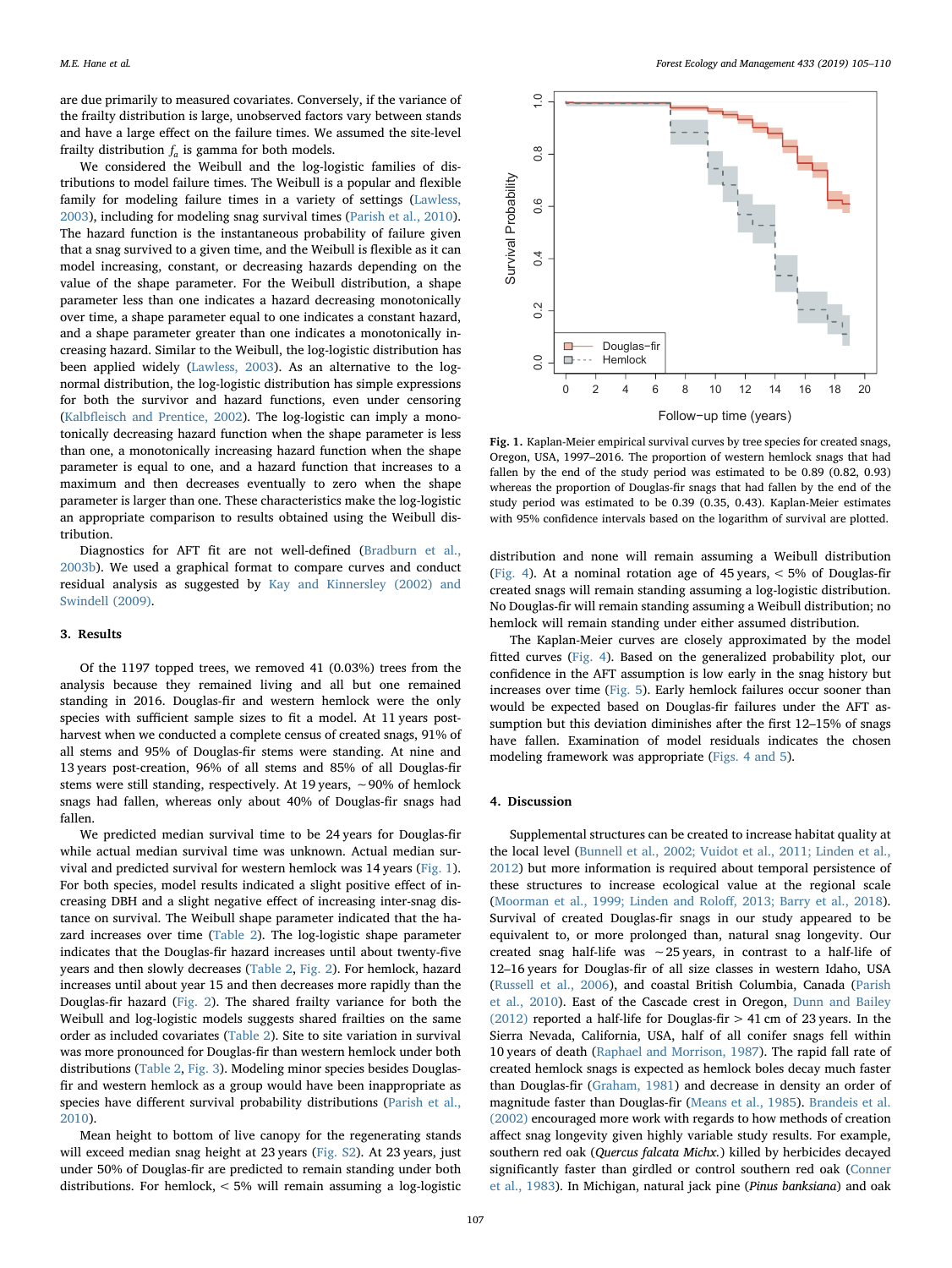#### <span id="page-3-0"></span>Table 2

Model coefficient estimates for the created snag survival model using either Weibull or log-logistic distributions for failure times and gamma distribution for frailties, Oregon, USA, 1997–2016. Model parameters were estimated by penalization of the likelihood using Akaike's AIC as the optimization criterion (see [Therneau et al.,](#page-5-39) [2003\)](#page-5-39).

| Model                     | Parameters                 | Coefficient | Standard error | Chi-square | DF   | p-value              |
|---------------------------|----------------------------|-------------|----------------|------------|------|----------------------|
| Weibull <sup>a</sup>      | $\beta_0$ (Intercept)      | 2.7825      | 0.0727         | 1463.5     |      | $\mathbf{0}$         |
|                           | $\beta_1$ (Hemlock)        | $-0.4774$   | 0.0344         | 193.1      |      | $\mathbf{0}$         |
|                           | $\beta$ <sub>2</sub> (DBH) | 0.0082      | 0.0013         | 39.5       |      | $\mathbf{0}$         |
|                           | $\beta_3$ (Distance)       | $-0.0014$   | 0.0004         | 10.6       |      | $1.1 \times 10^{-3}$ |
|                           | Frailties                  |             |                | 71.2       | 24.6 | $2 \times 10^{-6}$   |
| Log-logistic <sup>b</sup> | $\beta_0$ (Intercept)      | 2.6778      | 0.0759         | 1245.4     |      | $\mathbf{0}$         |
|                           | $\beta_1$ (Hemlock)        | $-0.5284$   | 0.0386         | 187.8      |      | $\mathbf{0}$         |
|                           | $\beta$ <sub>2</sub> (DBH) | 0.0086      | 0.0014         | 36.2       |      | $\bf{0}$             |
|                           | $\beta_3$ (Distance)       | $-0.0016$   | 0.0005         | 10.6       |      | $1.1 \times 10^{-3}$ |
|                           | Frailties                  |             |                | 59.4       | 22   | $2.7 \times 10^{-5}$ |

<span id="page-3-3"></span>Weibull shape = 3.60; variance of frailty distribution =  $0.041$ ; range of frailties:  $-0.430$  to 0.264.

<span id="page-3-4"></span><sup>b</sup> Log-logistic shape = 4.34; variance of frailty distribution = 0.028; range of frailties:  $-0.356$  to 0.228.

<span id="page-3-1"></span>

Fig. 2. A comparison of AFT model-predicted hazard functions for Douglas-fir and western hemlock snags when diameter at breast height and nearest neighbor distance are at the whole sample average values (48.1 cm and 23.8 m, respectively), Oregon, USA, 1997–2016. Although the two failure time distributions have similar hazards up to year 19, particularly for Douglas-fir, they imply different hazard functions beyond year 19.

snags were more likely to fall than snags created by girdling ([Corace](#page-5-34) [et al., 2010\)](#page-5-34). In contrast, snags created from Douglas-fir in western Oregon fell at a rate similar to Douglas-fir snags killed by natural agents (Huff [and Bailey, 2009](#page-5-35)).

Survival times of natural snags could be caused by pre-existing conditions such as pathogen stress or mechanical damage that caused the mortality and reduced the structural integrity of the stem (e.g., heart rot; [Garber et al., 2005](#page-5-36)). Naturally formed snags often contain all or some portion of the canopy which causes increased wind drag and may result in uprooting or breakage ([Stephens, 1956; Peltola and](#page-5-37) [Kellomäki, 1993; England et al., 2000\)](#page-5-37). We created snags from healthy trees and the snags did not have a gradual time to death with the corresponding degradation of the supporting root structures and were typically devoid of all limbs, reducing wind related drag. Thus, the main factors contributing to reduced survival were not present in the created snags. In addition, studies of natural snag fall rates only consider natural failure mechanisms. In our study, no differentiation existed between snags that fell or broke and those removed for fire-wood and/or safety purposes (8 snags; < 1% of total created).

Created snags dynamics in our study corresponded with the industrial forest Douglas-fir snag simulations done by [Wilhere \(2003\)](#page-5-38). These simulations predicted that 80–85% of snags will be standing at

<span id="page-3-2"></span>

Fig. 3. AFT model-predicted survival curves (Weibull, top panel; log-logistic, bottom panel) for Douglas-fir and western hemlock snags, plotted over Kaplan-Meier empirical survival curves, Oregon, USA, 1997–2016. The heavy smooth curves are the average survival curves across sites for each species. Lighter smooth curves are survival curves for each site when diameter at breast height and nearest neighbor distance are set to the whole sample average values (48.1 cm and 23.8 m, respectively).

10 years and 50% of small snags (< 38 cm dbh) will fall by 24 years. However, at nominal rotation age, Wilhere'[s \(2003\)](#page-5-38) model predicted approximately 18% of small snags will be standing with a lower 90% confidence limit around 15%, values well above our predicted value of 5% standing. This result suggests that as created snags age, they may become more susceptible to mortality agents (although the pathways are unclear). Further research is warranted to validate the modeling predictions.

Ample evidence documents that large snags will persist on the landscape longer than smaller snags ([Cline et al., 1980; Smith and](#page-5-4) [Cluck, 2007](#page-5-4)). In our study, machinery limits constrained the size of snags we could create. The snags did not have enough height variability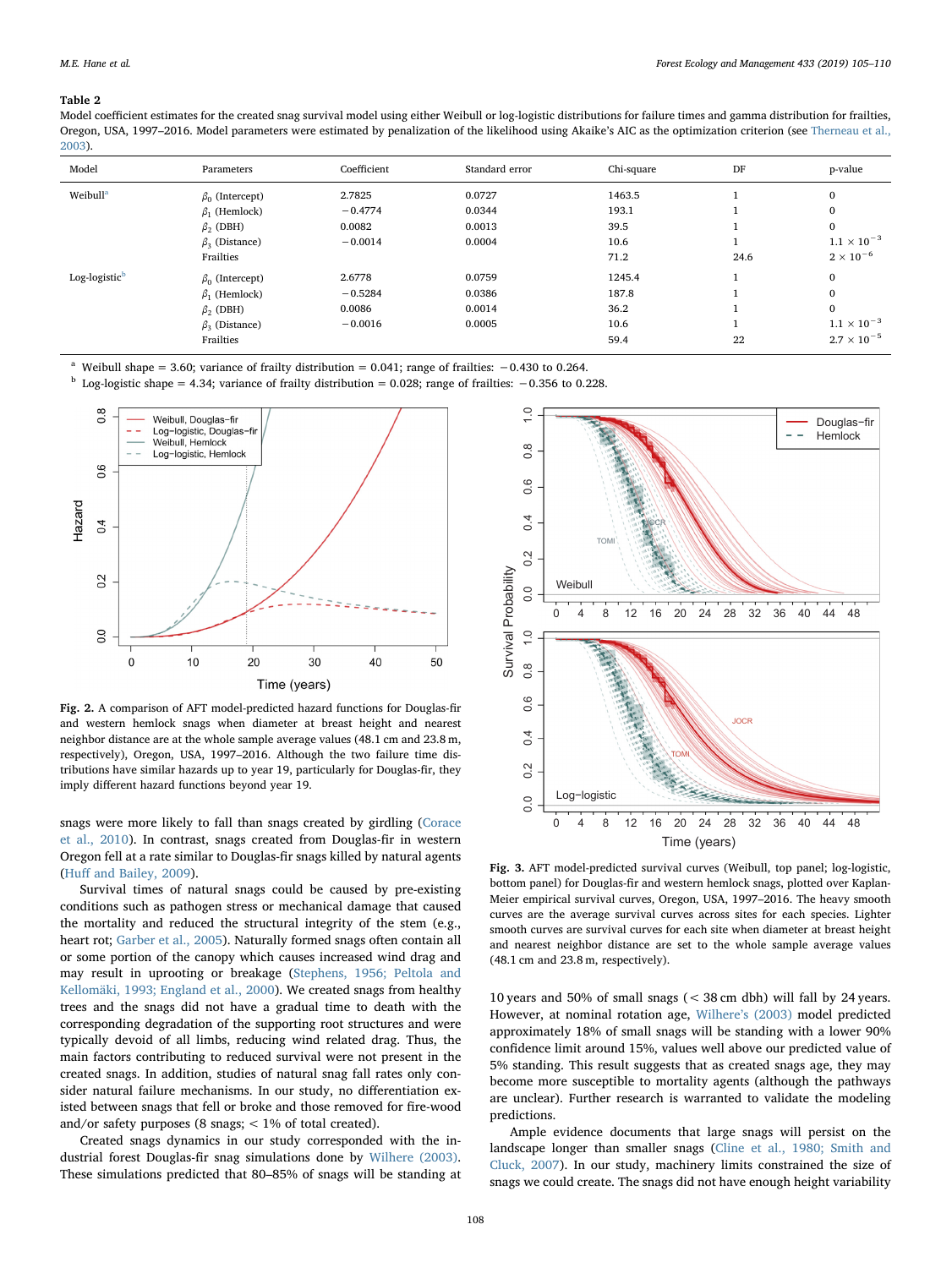<span id="page-4-0"></span>

Fig. 4. A comparison of AFT model-predicted survival curves for Douglas-fir and western hemlock snags when diameter at breast height and nearest neighbor distance are at the whole sample average values (48.1 cm and 23.8 m, respectively), plotted over Kaplan-Meier empirical survival curves, Oregon, USA, 1997–2016. The two failure time distributions imply different trajectories for future survival of snags, particularly for Douglas-fir. The close relationship between the Kaplan-Meier curve and the model curves suggests the chosen models are appropriate.

<span id="page-4-1"></span>

Fig. 5. The interpolated percentiles of the Kaplan-Meier empirical survival functions (with a guiding proportionality line) for Douglas-fir and western hemlock, Oregon, USA, 1997–2016. The accelerated failure time (AFT) model assumes the percentiles of the survival distributions for two groups subject to different accelerating effects are proportional. Tree species has the largest effect on survival time. Under the AFT model, the percentiles should follow the proportionality line.

([Table 1\)](#page-1-0) (median height =  $6.4$  m, standard deviation =  $1.2$  m) to separate them into meaningful height related categories. We found a positive effect on survival as snag diameter increased but the effect was generally smaller than the species effect.

Similarly, effect of spatial arrangement was also generally smaller than the effect of species. We are unable to posit a reason as to why survival of snags in clumps was higher than snags distributed as individuals. Individual snags may be targeted as foraging and nesting substrates at higher rates than clumped snags, increasing decay rates and decreasing survival (A.J. Kroll, pers. obs.). Also, we evaluated a relatively low density of created snags (when compared to densities of snags in late-successional and second growth forests in the region; [Cline](#page-5-4) [et al., 1980](#page-5-4)). As a result, survival rates of created snags may differ substantially from natural snags regardless of whether created snags are clumped or spaced individually.

The variances for both distributions suggest that stand level differences are on the same scale as the measured covariates [\(Table 2\)](#page-3-0). For example, the two stands on the extreme ends of the frailty distribution (TOMI and JOCR, [Fig. 3](#page-3-2)) were quite similar. Both stands had fewer than ten snags; snags were created exclusively from Douglas-fir; stand-level median DBH was greater than the overall median; and snags were scattered widely. Factors such as soil type, elevation, slope, and vertebrate and invertebrate activity may be influencing snag survival in these stands.

We could not model western red cedar failure rates due to the low number of failures. The relatively large number of western red cedar that survived topping may be a result of their resistance to damaging agents ([Burns and Honkala, 1990](#page-5-40)) and location adjacent to green-tree retention areas or other standing timber, which may mediate stress associated with having most limbs removed. Although we instructed operators to remove live limbs, in some cases the snags' proximity to standing timber made access to the entire bole difficult and some live limbs remained.

Species-specific survival curves have been well documented in the literature ([Angers et al., 2010; Russell and Weiskittel, 2012](#page-5-41)). In a study of 19,622 snags, [Parish et al \(2010\)](#page-5-18) demonstrated that Douglas-fir and hemlock failure rates were modeled sufficiently with the Weibull distribution. Our results indicated that both the Weibull and log-logistic distributions provided an adequate fit to the data; showed similar hazards up to 19 years, particularly for Douglas-fir; and showed similar covariate effects but resulted in different long-term projections. The Weibull model suggested that snags become increasingly susceptible to the causes of failure as time progresses. After 19 years, snags are largely under the canopy, less apt to dry out, and more susceptible to moistureinduced rot (Appendix A; [Pearson, 1930; Harmon et al., 2004\)](#page-5-42). The loglogistic model suggested the weakest snags fall early, leaving a cohort that may be resistant to falling (e.g., because snags are hardened by solar exposure).

#### 5. Management implications

In the Douglas-fir region of western Oregon and Washington, USA, created snags can provide a useful supplement until the nominal rotation age if the majority of snags left are Douglas-fir. Leaving western hemlock will provide a pulse in the early portion of the rotation but snags created from western hemlock < 50 cm DBH on average will not survive longer than 20 years. Longevity can be increased by selecting the largest diameter trees given the safety constraints of the equipment. Clumping of snags may have a slight positive effect on survival and provides operators with increased flexibility for distributing created snags in harvest units. As an example, assuming 5% of Douglas-fir snags are retained to rotation age, maintaining 2 snags per ha to rotation would require leaving 40 snags per hectare at harvest. Finally, we reiterate the oft-noted ecological value of coarse woody debris as wildlife habitat and to support soil development and retention. The value of created snags cannot be measured solely on their longevity as standing structures.

# Acknowledgments

We thank the Oregon Forests Industry Council (OFRI) for providing financial support. We are grateful to F. Williams, R. Wininger, J. Christianson, H. McIntyre, D. VanWinkle, and harvest operators for their assistance with implementing the project. Jessica Homyack provided comments to improve the manuscript.